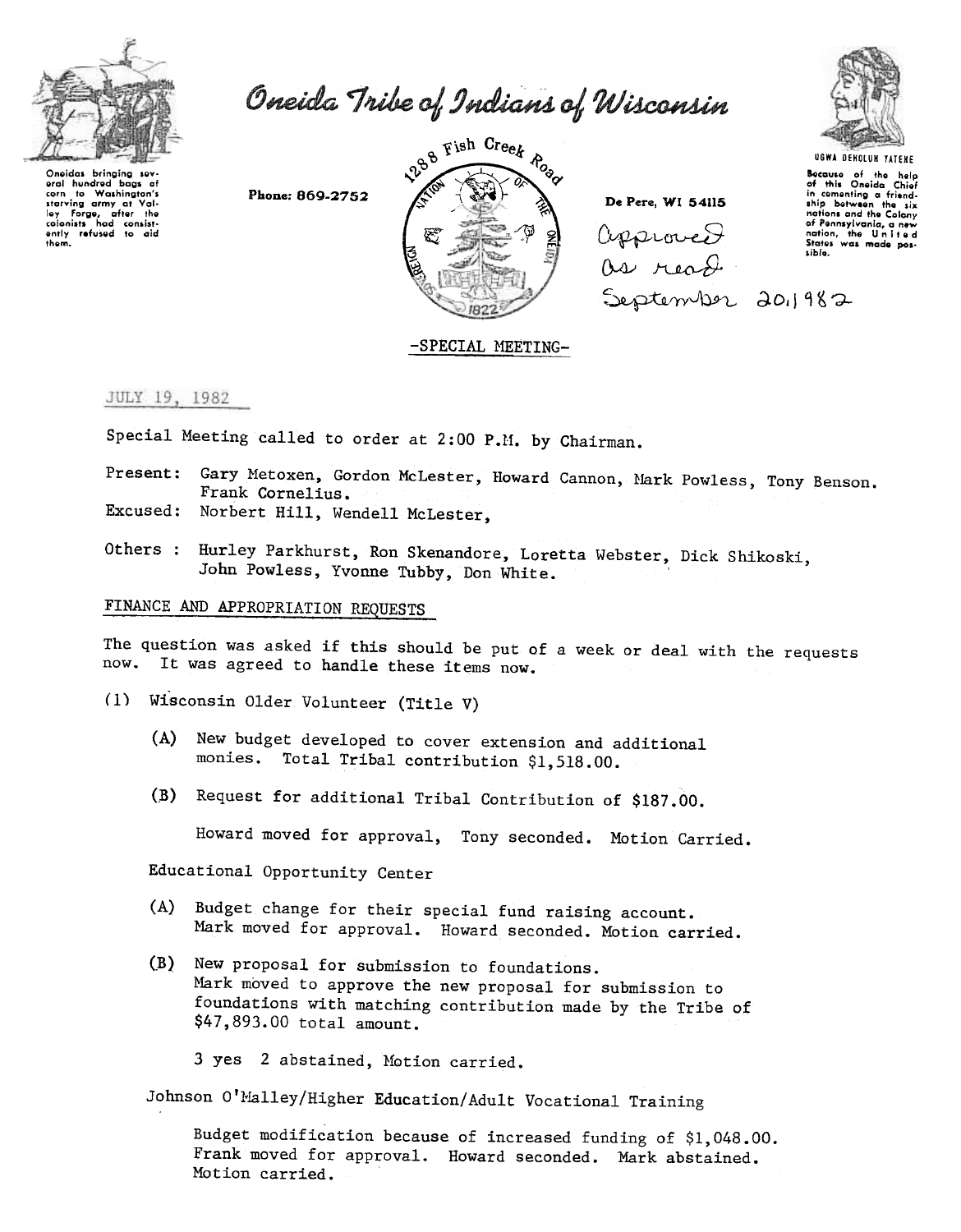Oneida Tribe of Indians of Wisconsin Special Meeting - July 19, 1982 Page 2

> 1983 new proposals for Higher Education, Adult Vocational Training and Johnson O'Malley.

Frank moved to approve increase subject to clarification relative to BIA indirect cost. Howard seconded. Tony abstained. Motion carried.

Frank moved for approval of the BIA Master Contract Resolution  $#7-19-82-A$ 

1983 - Update of Lande Office budget to include personnel expenses. Mark moved to put this on the agenda for tonight. Howard seconded. Motion carried.

- (6) Equipment acquisition for  $0.T.E. A$  York safe \$1,295. Howard moved to approve. Tony seconded. Frank abstained. Motion carried.
- (7) Oneida Tribal School proposal for FY 83'. \$261,700.71. Frank moved for approval. Howard seconded. Motion carried

Frank made a motion to approve the Education Resolution  $#7-19-82-B$ Howard seconded. Motion carried.

- (8) Request for donation for Oneida Volunteer Fire Department for \$50.00 Gordon made a motion to approve. Tony seconded. Mark opposed. Motion ccarried.
- (9) Plaques for Health Board Members. \$60.00 Tribal contribution and names for Health Board vacancy. Mark made a motion to direct Ted White, Health Center Director to give these people plaques and he is to seek out the funds. Gordon seconded. Motion carried.

#### HEALTH BOARD VACANCY

Frank made a motion to approve Ted White. Howard seconded. 2 yes, 3 opposed. Motion failed.

Mark moved to approve of Myron Smith. Gordon seconded. 3 yes, 2 oppose Motion carried.

# EMPLOYMENT RECOMMENDATION

Mark moved to approve the recommendation of the Personnel Selection Committee of July 16, 1982 for the position of Bus Driver (part-time). The Committee chose as no. 1. Marvin Lucas with the following conditions: (1) Mr. Lucas must be able to pass a physical examination and be certified medically acceptable for employment by the examing physician. (2) If Mr. Lucas cannot be employed because of the above condition then Mr. Skenandore has to be insurable because of an accident that happened 3 years ago. Tony Seconded. Motion Carried.

## REQUESTS

Gordon moved to approve travel to the Equal Employment Opportunity Training in Chicago on August 3, 4 & 5. for Joe Villegomez, Tony Benson and Mark Powless and anyone else on the Business Committee who wants to go. Mark seconded. 2 yes, 3 abstained, Motion Carried.